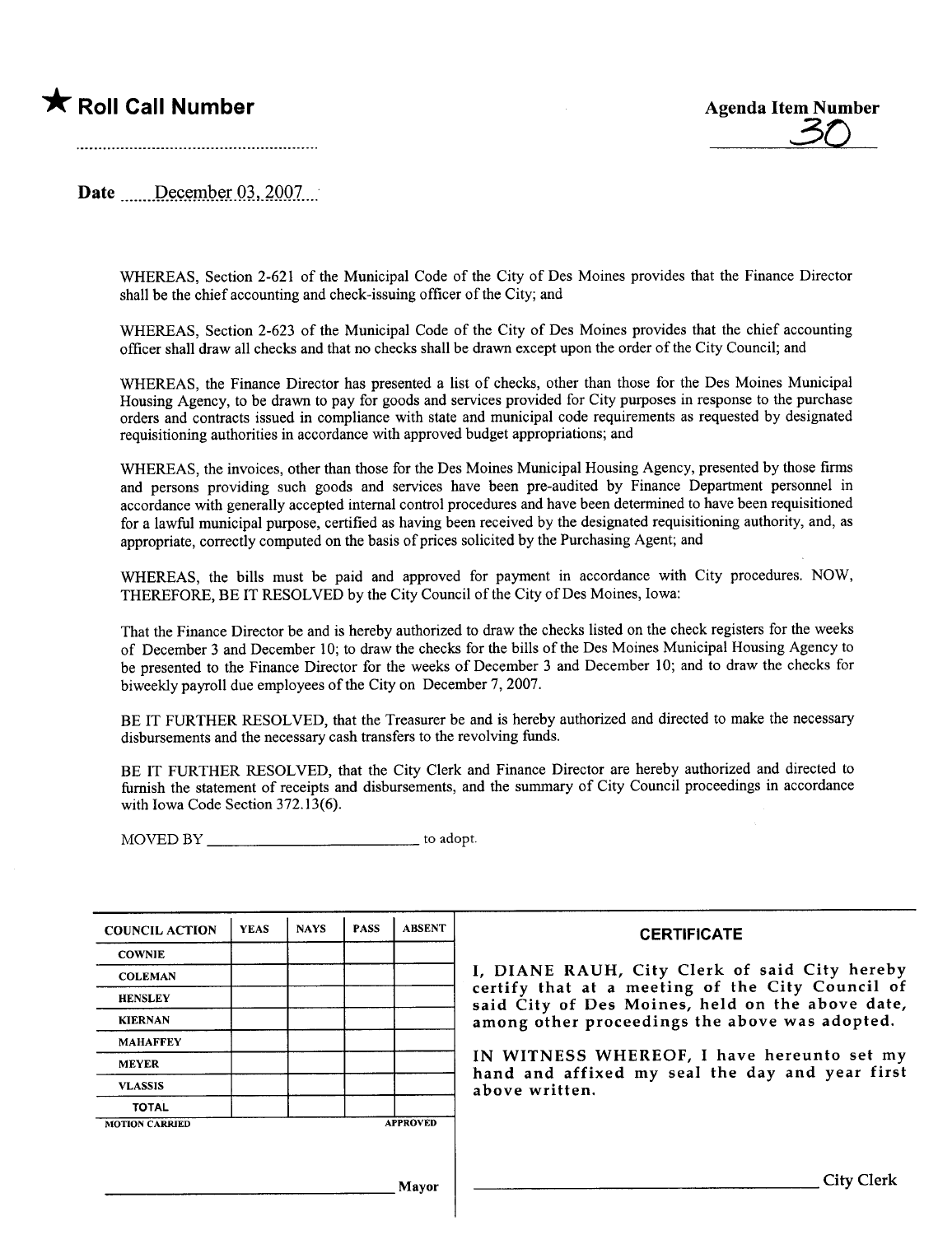# DES MOINES ENGINEERIG DEPARTMENT CONSTRUCTION CONTRACT PARTIAL PAYMENT REQUEST



30

# For Check Register of November 21, 2007<br>As approved by City Council on November 19, 2007 As approved by City Council on

(Roll Call No. 07-)  $\partial \partial \partial \lambda$ 

November 19,2007 Page No.1

The City Engineer has certified that the work performed associated with the following listed construction contract partial payments has been constructed in substantial compliance with the plans and specifications, and hereby requests that the Finance Department process payment to the following contractors:

 $\bar{t}$ 

| <b>Activity ID</b> | <b>Project Title</b>                                            | <b>Contractor</b>                                                                                                                              | Partial<br>Payment<br>No. | Partial<br>Payment<br>Amount |
|--------------------|-----------------------------------------------------------------|------------------------------------------------------------------------------------------------------------------------------------------------|---------------------------|------------------------------|
| 06-2007-016        | 2007 HMA Pavement Scarification & Resurfacing                   | Des Moines Asphalt &<br>Paving Co.<br>James D. Gauger, President<br>P.O. Box 3365<br>5550 NE 22nd Street, Suite<br>100<br>Des Moines, IA 50316 | 03                        | \$483,393.77                 |
| 11-2006-027        | Blank Park Zoo Snow Monkey Holding and Safari<br>Grill Building | Johnson Concrete &<br>Petroleum Const. Inc.<br>Robert L. Johnson, President<br>107 Arthur Avenue<br>Des Moines, IA 50313                       | 06                        | \$139,680.18                 |
| 12-2006-007        | Skywalk 11C-11D, Allied Phase 2 to Allied Garage                | Ryan Companies US, Inc.<br>James R. Ryan, CEO<br>201 N Harison<br>Suite 400<br>Davenport, IA 52801                                             | 06                        | \$12,505.44                  |

Jeb E. Brewer, P.E. Des Moines City Engineer

cc: City Clerk

Requested by: Funds available:

 $\mathcal{W}$  c/ $\ell$   $\ell_{\text{acc}}$ 

Allen McKinley Des Moines Finance Director